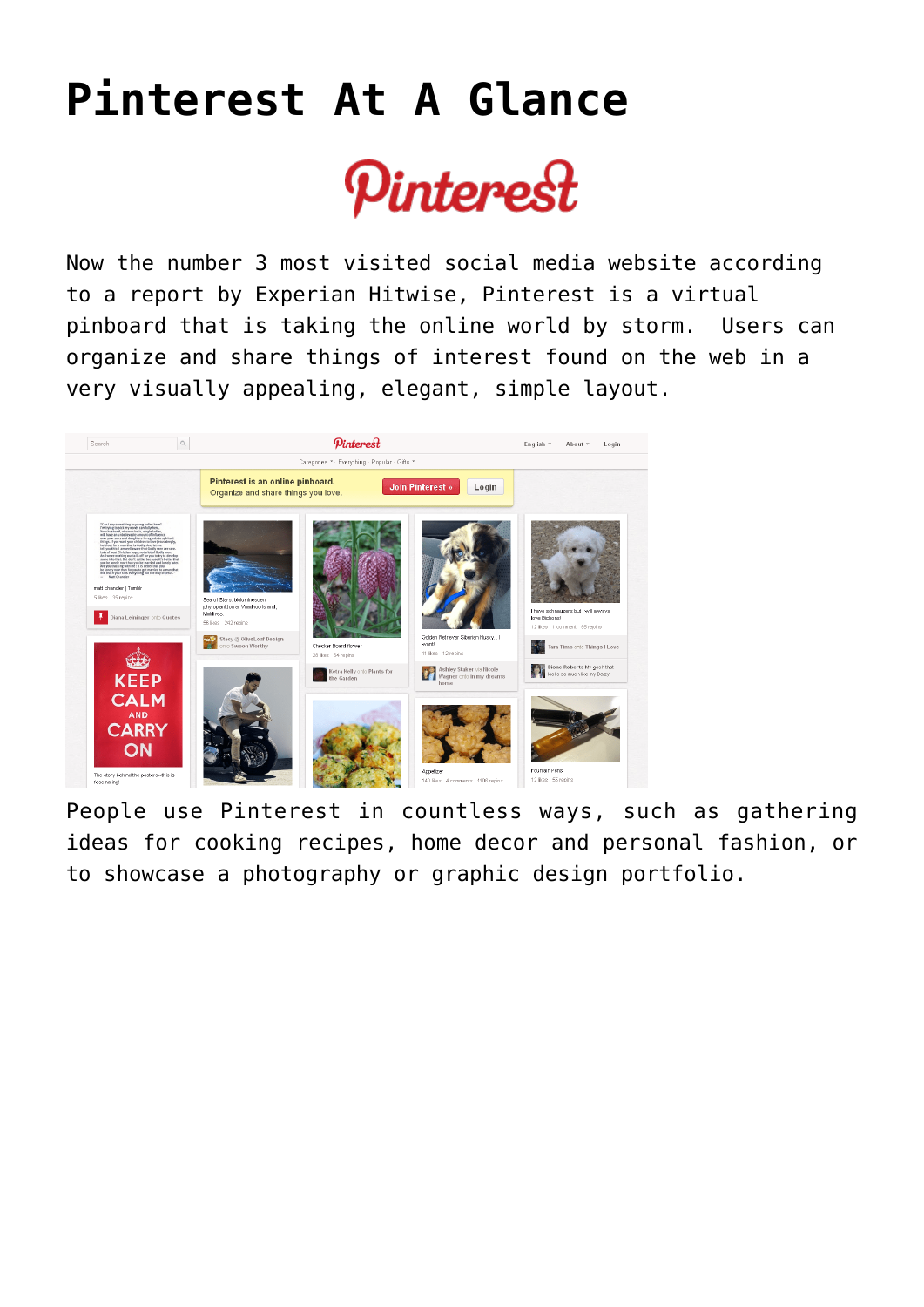

Increasing numbers of businesses are leveraging Pinterest as a marketing tool, displaying featured products and services with prices as a virtual window shopping experience.



The most fundamental element of Pinterest is a pin, which is simply an image of something and a description. A pin will always include a reference link to the original source of the image: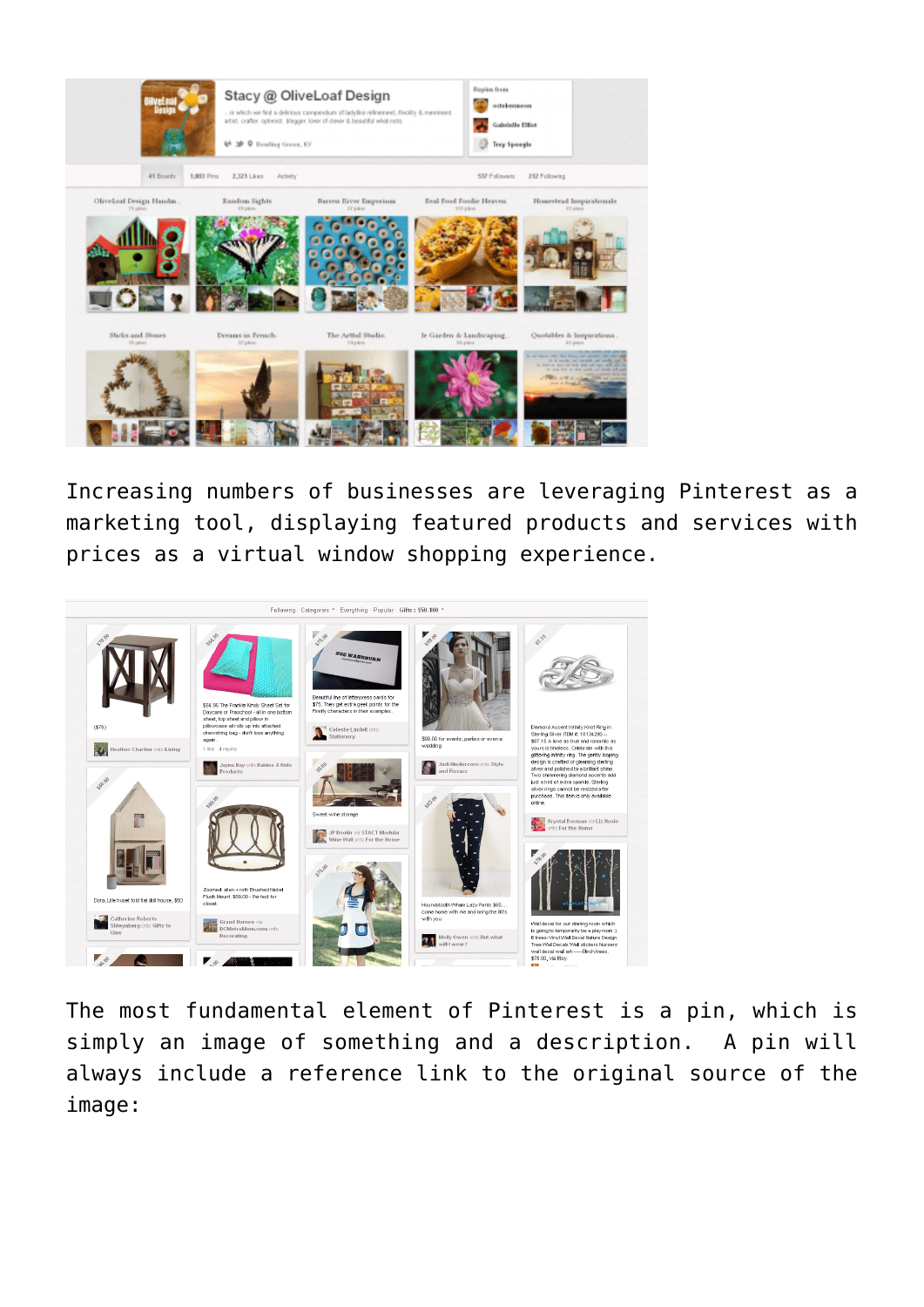

Multiple pins can be grouped and categorized into boards:



Users can 'like' others pins, adding it to their like section, repin someones pin onto a board of their own, post comments and 'follow' (subscribe to updates) of other users or specific boards of other users they find interesting. Pinterest activity can also be shared with others via Facebook and/or